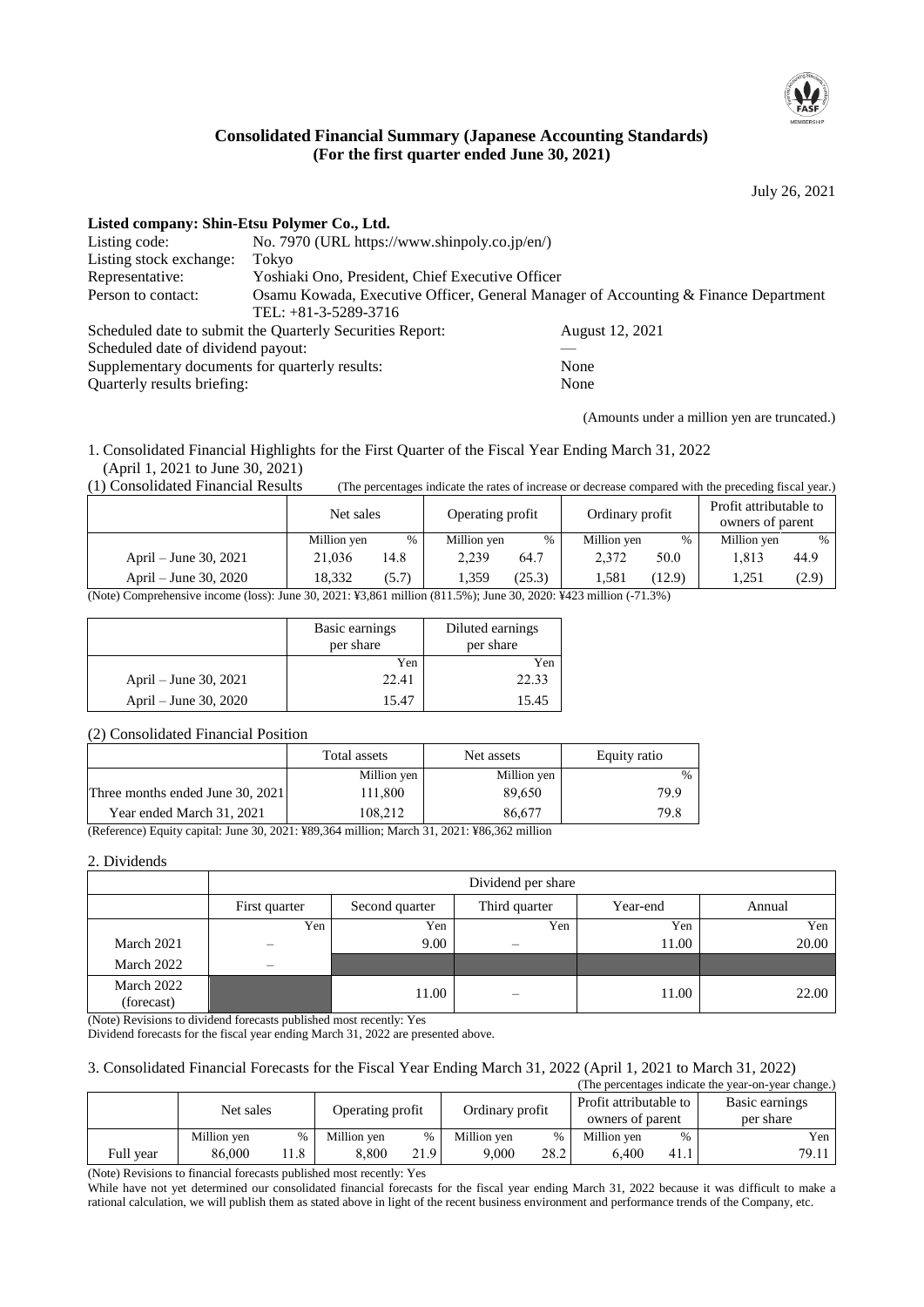\* Notes

- (1) Any changes in important subsidiaries during the three months ended June 30, 2021 (any changes in specific subsidiaries accompanied by a change in the scope of consolidating): None<br>Newly added: None<br>Fliminated: None , Eliminated: None
- (2) Adoption of accounting treatment unique to the preparation of quarterly consolidated financial statements: None
- (3) Any changes in accounting policies and changes or restatement of accounting estimates

| 1. Changes in accounting policies associated with the revision of accounting standards, etc.:                              |  |                                                                                                             | Yes  |  |
|----------------------------------------------------------------------------------------------------------------------------|--|-------------------------------------------------------------------------------------------------------------|------|--|
| 2. Changes in accounting policies other than the above:                                                                    |  |                                                                                                             | None |  |
| 3. Changes in accounting estimates:                                                                                        |  |                                                                                                             | None |  |
| 4. Restatement:                                                                                                            |  |                                                                                                             | None |  |
| (Note) For details, please refer to 2. Consolidated Quarterly Financial Statements and Key Notes, (3) Explanatory Notes to |  |                                                                                                             |      |  |
|                                                                                                                            |  | Consolidated Financial Statements (changes in accounting policies) on page 8 of the Accompanying Materials. |      |  |

#### (4) Number of shares issued (common stock)

| 1. Number of shares issued as of the term end (including treasury shares): | June $2021$ | 82,623,376 shares |
|----------------------------------------------------------------------------|-------------|-------------------|
|                                                                            | March 2021  | 82,623,376 shares |
| 2. Number of treasury shares as of the term end:                           | June 2021   | 1,715,752 shares  |
|                                                                            | March 2021  | 1,727,742 shares  |
| 3. Average number of shares during the term:                               | June 2021   | 80,901,294 shares |
|                                                                            | June 2020   | 80,880,367 shares |

#### The consolidated financial summary is not included in the scope of the quarterly review by certified public accountants or audit corporations.

Statement regarding the proper use of financial forecasts and other special remarks

The forward-looking statements, such as results forecasts, included in this document are based on information currently available to the Company and certain assumptions considered reasonable, and the Company makes no representations as to their achievability. Actual results may differ materially, depending on a range of factors. Please refer to page 3 "1. Qualitative Information on Consolidated Results, etc. for the First Quarter Ended June 30, 2021 (2) Explanation of Information on Future Forecasts Such as Consolidated Financial Forecasts" for information on matters related to financial forecasts.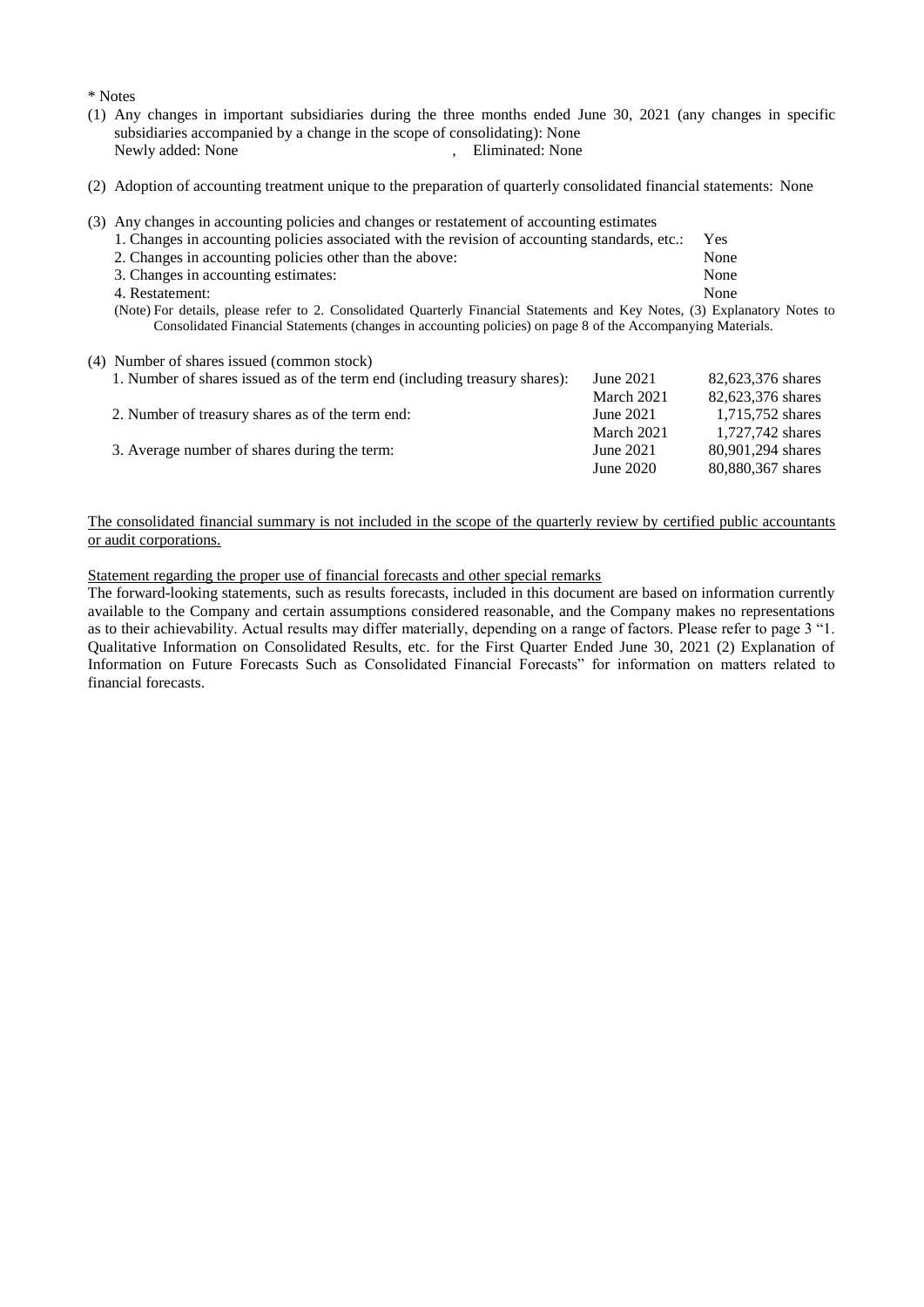# Accompanying Materials – Contents

| 1. | Qualitative Information on Consolidated Results, etc. for the First Quarter Ended June 30, 2021  2 |
|----|----------------------------------------------------------------------------------------------------|
|    |                                                                                                    |
|    | (2) Explanation of Information on Future Forecasts Such as Consolidated Financial Forecasts 3      |
|    |                                                                                                    |
|    |                                                                                                    |
|    |                                                                                                    |
|    | (2) Consolidated Statements of Income and Consolidated Statement of Comprehensive Income 6         |
|    |                                                                                                    |
|    |                                                                                                    |
|    |                                                                                                    |
|    |                                                                                                    |
|    |                                                                                                    |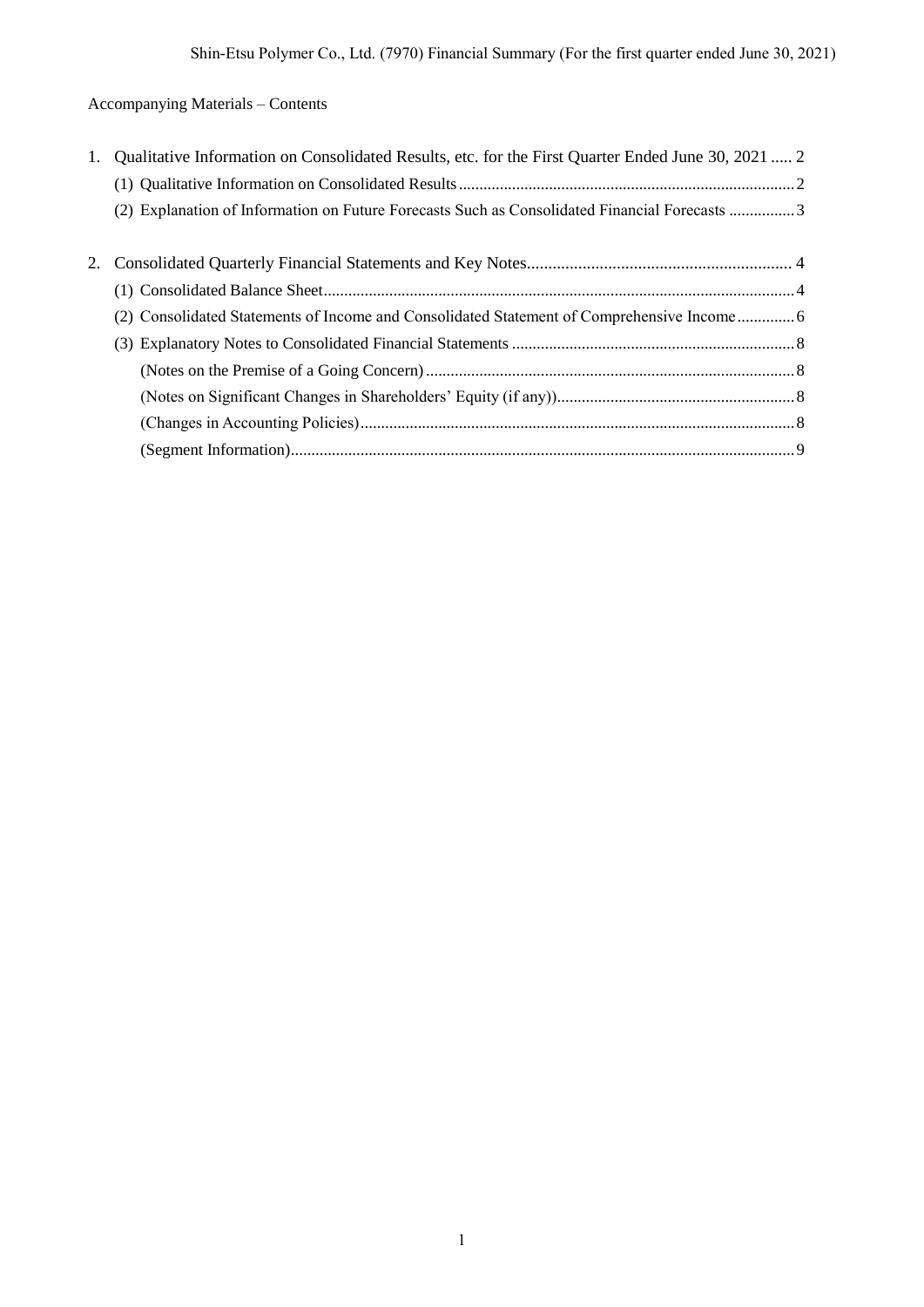# **1. Qualitative Information on Consolidated Results, etc. for the First Quarter Ended June 30, 2021**

(1) Qualitative Information on the Consolidated Results

During the first three months of the consolidated fiscal year ending March 31, 2022, moves toward recovery spread, but the sense of uncertainty about the global economic outlook increased with the recurred spread of COVID-19. In the U.S., employment recovered and consumer spending picked up with the progress of vaccination against COVID-19. In Europe, businesses showed weak movements with the sustained curbing of economic activities. However, there were moves toward recovery observed in certain sectors. In Asia, the Chinese economy continued to recover. However, recovery slowed in India and ASEAN countries due to COVID-19's recurred spread.

In the Japanese economy, corporate capital expenditure, production and exports picked up. However, more time appears necessary for a full-scale economic recovery as weak consumer spending demonstrates.

The Group's business environment remained favorable overall, reflecting continued demand expansion in semiconductor and electronics component industries and demand recovery in the automotive sector.

In this operating environment, the Group took steps to control the spread of the coronavirus while also continuing to focus its sales activities on boosting sales of both key products and new businesses in Japan and overseas and working to expand the production/supply systems as well.

As a result, consolidated net sales during the first quarter under review stood at ¥21,036 million (up 14.8% year on year). Operating profit amounted to ¥2,239 million (up 64.7% year on year), ordinary profit was ¥2,372 million (up 50.0% year on year), and profit attributable to owners of parent stood at ¥1,813 million (up 44.9% year on year).

Consolidated results by segment are as follows.

1) Electronic Devices segment

In the Electronic Devices segment, overall sales were substantially higher than the year-ago level, reflecting strong shipments particularly of automotive input devices, supported by demand recovery in the automotive sector.

Overall sales for input devices increased substantially attributable to the recovered shipments of mainstay automotive key switches and the strong shipments of touchpads for slim notebook personal computers.

Overall sales for display-related products expanded thanks to the strong shipments of LCD connectors.

Sales for component-related products grew sharply, reflecting the strong shipments of electronic-part testing connectors.

As a result, segment sales amounted to ¥5,598 million, up 26.7% year on year, and segment operating profit was ¥338 million, up 227.2% year on year.

### 2) Precision Molding Products segment

In the Precision Molding Products segment, overall sales were higher than the year-ago level, supported by the continued strong shipments of semiconductor-related containers and carrier tape-related products.

Sales for semiconductor-related containers grew, reflecting the strong shipments of 300-mm wafer shipping containers and other products with lively demand in the semiconductor industry in the background.

Sales of office automation equipment remained flat due to restrictions on operations amid the coronavirus pandemic in the ASEAN region, among other reasons.

Sales of carrier tape-related products grew because demand for electronic components for automobiles and smartphones remained strong.

Sales of silicone rubber molded products generally remained at the same level because the sales of mainstay medical equipment showed slow growth.

As a result, segment sales amounted to ¥9,264 million, up 11.2% year on year, and segment operating profit was ¥1,618 million, up 40.5% year on year.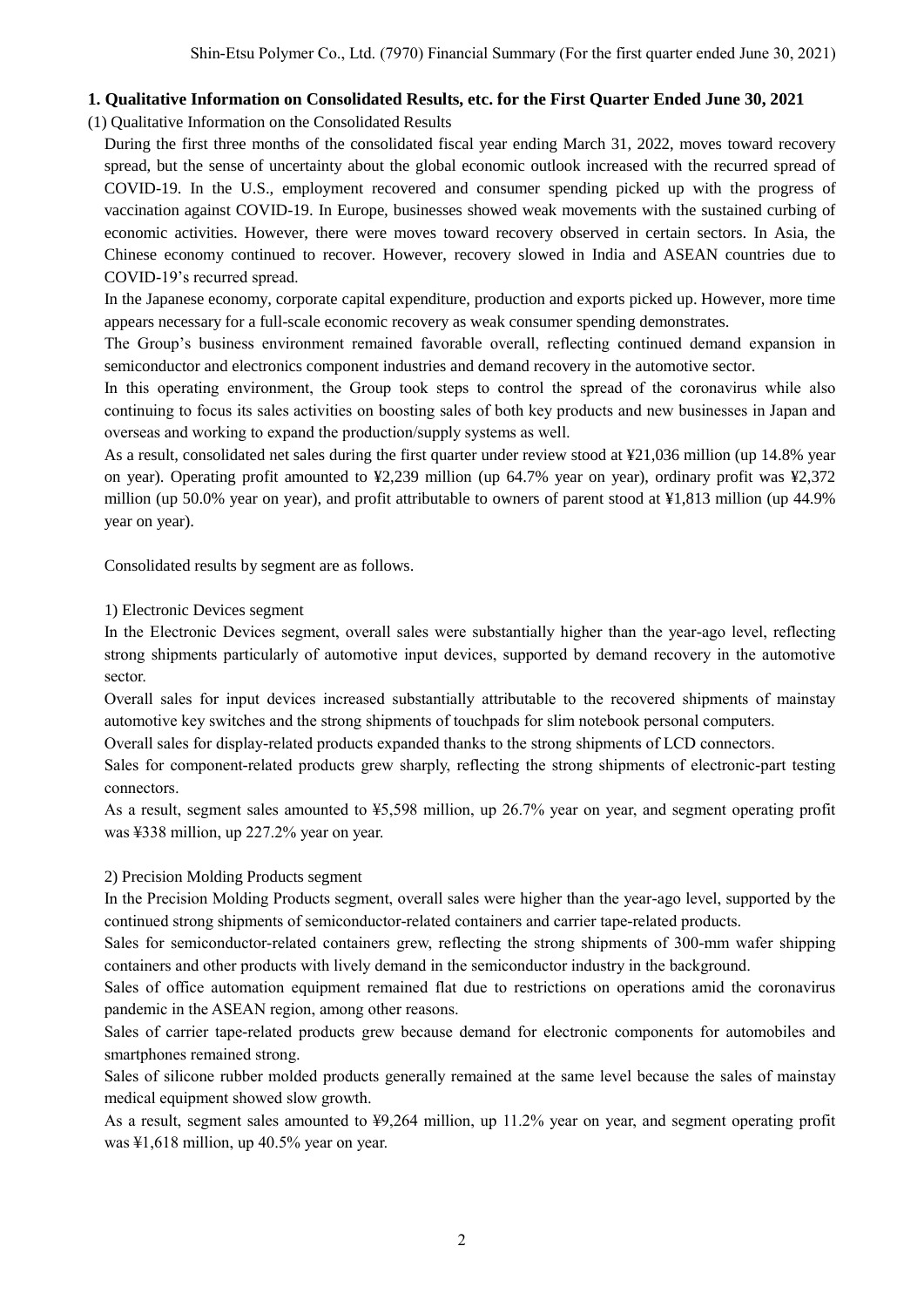### 3) Housing & Living Materials segment

In the Housing & Living Materials segment, the Company revised prices, increased production efficiency, and expanded the sales of products in new business categories in the extremely difficult market environment for PVC products. Overall sales for the segment rose from the previous fiscal year, supported by a recovery in demand for food packing materials and automotive-related materials.

In the segment of packing materials such as wrapping films, sales exceeded the year-ago level, reflecting firm sales to supermarkets, despite a slow recovery in sales to the food service industry.

Sales of PVC pipes and related products were lower than the previous year due to weak domestic demand.

Functional compounds rose significantly, reflecting a recovery in demand for those for robot cables and for automobiles and an increase in sales to new customers.

Sales for exterior materials decreased due to sluggish demand for them among existing customers.

Sales for conductive polymer rose sharply, reflecting increased orders for smartphone components and automotive electronic components.

As a result, segment sales amounted to ¥4,823 million, up 16.9% year on year, and segment operating profit was ¥231 million, up 612.7% year on year.

### 4) Others segment

Overall sales were down from the year-ago level due to a decrease in orders for new construction and renovation of commercial facilities, particularly in Tokyo and neighboring areas, and the interior construction of public facilities in the construction business, reflecting weak demand amid the coronavirus pandemic.

As a result, segment sales amounted to ¥1,349 million (down 7.6% year on year) and operating profit was ¥49 million (down 29.4% year on year).

### (2) Explanation of Information on Future Forecasts Such as Consolidated Financial Forecasts

The outlook for economic conditions in Japan and overseas is expected to remain uncertain under the effects of factors such as trade friction between the U.S. and China and COVID-19's recurring spread.

Under these conditions, the Group will advance production in optimal locations and operational rationalization. Meanwhile, the Group will prepare systems for immediately responding to the identification of carriers by ensuring thorough hygiene maintenance and adjusting workstyles in order to protect employees from COVID-19 infection. At the same time, the Group will strengthen business continuity management (BCM) by way of precaution against a shutdown and other emergencies.

The consolidated results for the fiscal year ending March 31, 2022 are expected to include sales of ¥86,000 million, operating profit of ¥8,800 million, ordinary profit of ¥9,000 million, and profit attributable to owners of parent of ¥6,400 million. With respect to forecasts of dividends, the annual dividend per share will increase ¥2 from the previous fiscal year, to ¥22 (the end of the second quarter: ¥11; the end of the fiscal year: ¥11).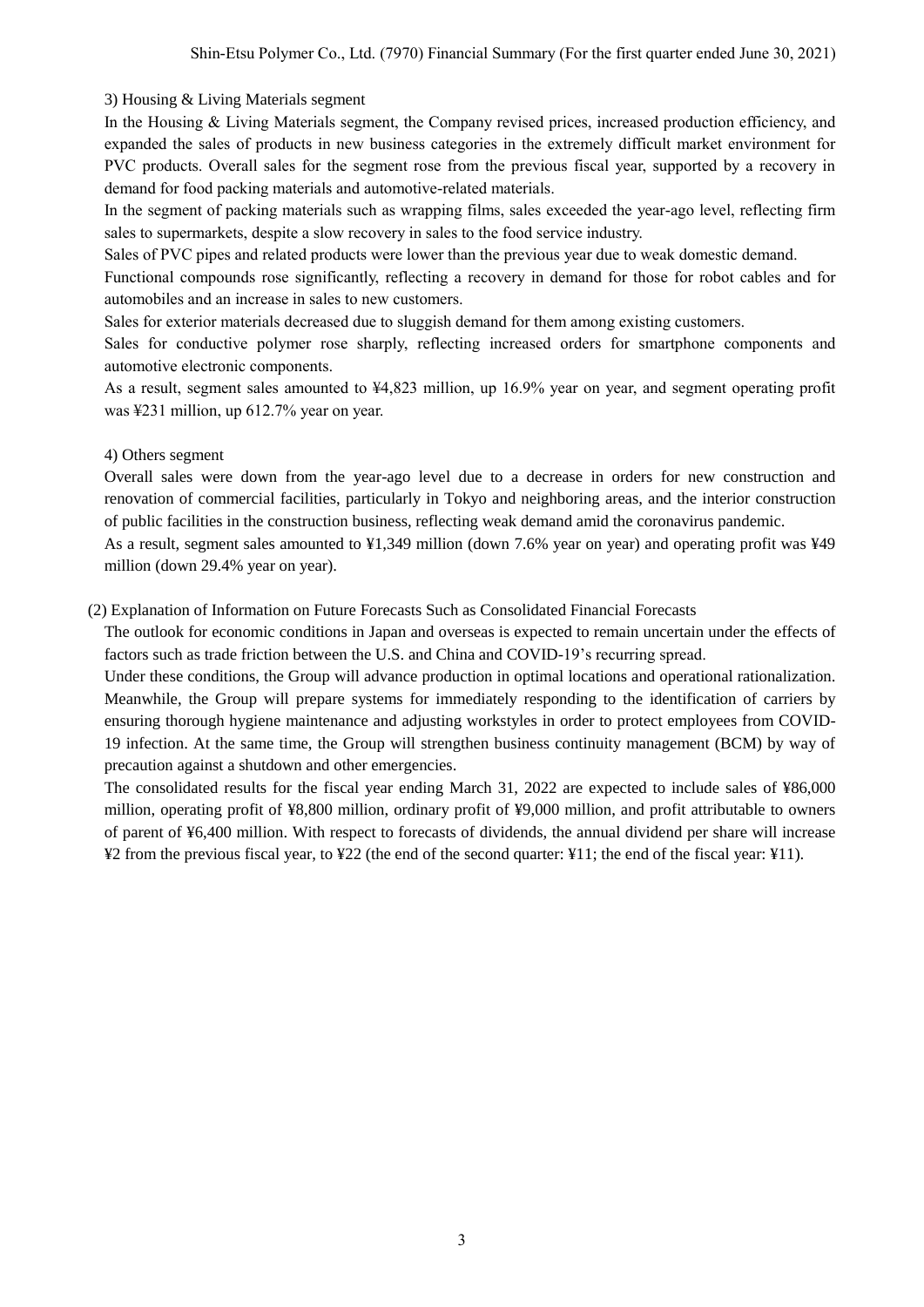# **2. Consolidated Quarterly Financial Statements and Key Notes**

(1) Consolidated Balance Sheets

|                                                        |                           | (Million yen)                     |
|--------------------------------------------------------|---------------------------|-----------------------------------|
|                                                        | Year ended March 31, 2021 | First quarter ended June 30, 2021 |
| Assets                                                 |                           |                                   |
| Current assets                                         |                           |                                   |
| Cash and deposits                                      | 47,620                    | 48,935                            |
| Notes and accounts receivable - trade                  | 19,478                    | 19,989                            |
| Electronically recorded monetary claims -<br>operating | 2,565                     | 2,735                             |
| Merchandise and finished goods                         | 6,221                     | 6,777                             |
| Work in process                                        | 1,380                     | 1,558                             |
| Raw materials and supplies                             | 3,274                     | 4,003                             |
| Accounts receivable - other                            | 1,405                     | 1,576                             |
| Other                                                  | 540                       | 606                               |
| Allowance for doubtful accounts                        | (295)                     | (302)                             |
| Total current assets                                   | 82,191                    | 85,879                            |
| Non-current assets                                     |                           |                                   |
| Property, plant and equipment                          |                           |                                   |
| Buildings and structures, net                          | 7,914                     | 8,112                             |
| Machinery, equipment and vehicles, net                 | 4,118                     | 4,444                             |
| Land                                                   | 6,615                     | 6,863                             |
| Construction in progress                               | 2,003                     | 1,937                             |
| Other, net                                             | 1,639                     | 1,646                             |
| Total property, plant and equipment                    | 22,292                    | 23,004                            |
| Intangible assets                                      |                           |                                   |
| Software                                               | 119                       | 113                               |
| Goodwill                                               |                           | 408                               |
| Other                                                  | 26                        | 30                                |
| Total intangible assets                                | 145                       | 553                               |
| Investments and other assets                           |                           |                                   |
| Investment securities                                  | 1,789                     | 860                               |
| Deferred tax assets                                    | 810                       | 662                               |
| Other                                                  | 982                       | 840                               |
| Total investments and other assets                     | 3,583                     | 2,363                             |
| Total non-current assets                               | 26,021                    | 25,921                            |
| Total assets                                           | 108,212                   | 111,800                           |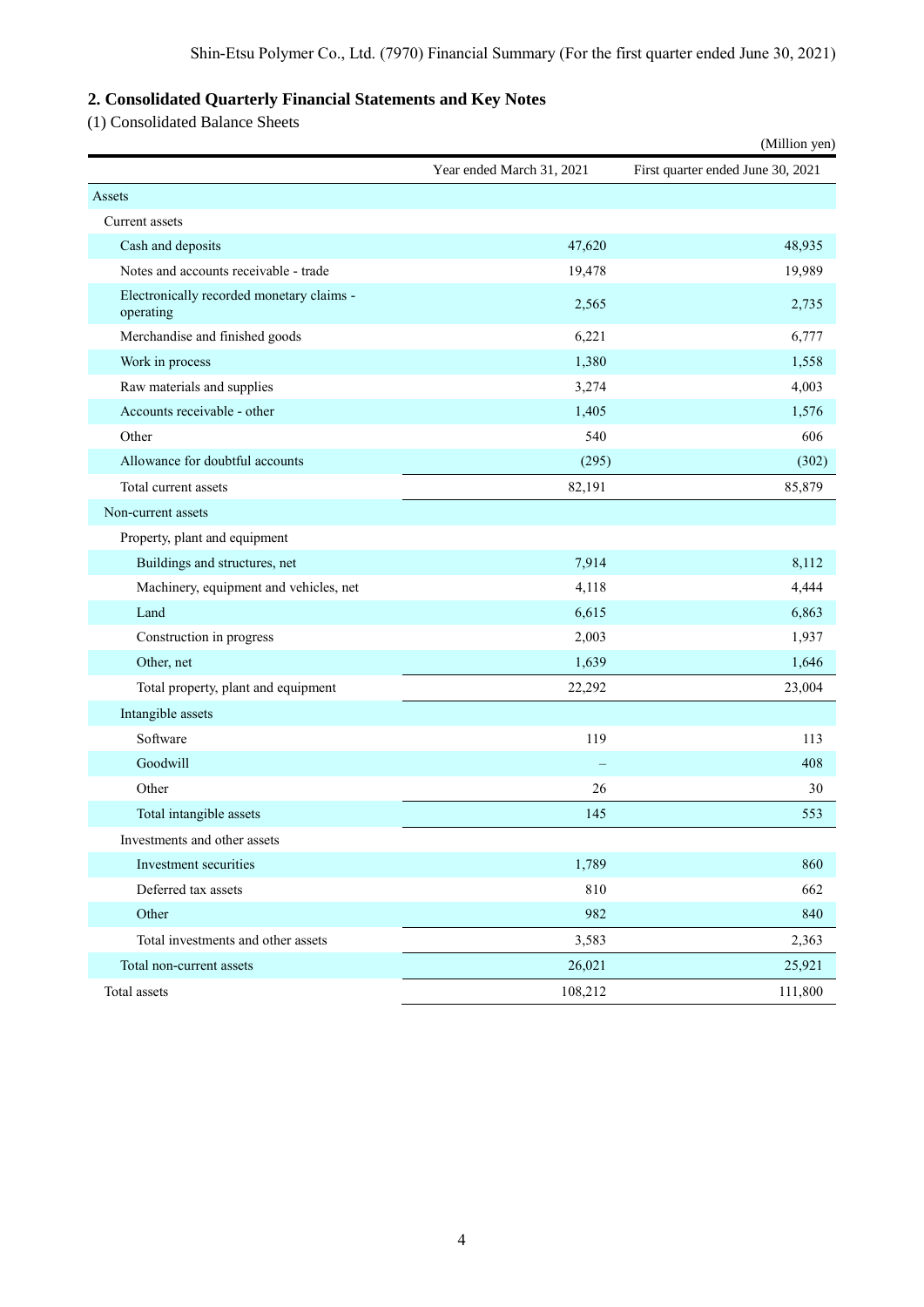|                                                             |                           | (Million yen)                     |
|-------------------------------------------------------------|---------------------------|-----------------------------------|
|                                                             | Year ended March 31, 2021 | First quarter ended June 30, 2021 |
| Liabilities                                                 |                           |                                   |
| Current liabilities                                         |                           |                                   |
| Notes and accounts payable - trade                          | 10,171                    | 11,350                            |
| Electronically recorded obligations - operating             | 2,454                     | 2,599                             |
| Accounts payable - other                                    | 1,128                     | 873                               |
| Income taxes payable                                        | 1,101                     | 560                               |
| Accrued expenses                                            | 2,188                     | 2,344                             |
| Provision for bonuses                                       | 1,240                     | 831                               |
| Provision for bonuses for directors (and other<br>officers) | 57                        | 7                                 |
| Other                                                       | 1,292                     | 1,835                             |
| Total current liabilities                                   | 19,635                    | 20,402                            |
| Non-current liabilities                                     |                           |                                   |
| Net defined benefit liability                               | 1,167                     | 1,000                             |
| Other                                                       | 732                       | 747                               |
| Total non-current liabilities                               | 1,899                     | 1,747                             |
| <b>Total liabilities</b>                                    | 21,535                    | 22,149                            |
| Net Assets                                                  |                           |                                   |
| Shareholders' equity                                        |                           |                                   |
| Capital stock                                               | 11,635                    | 11,635                            |
| Capital surplus                                             | 10,718                    | 10,718                            |
| Retained earnings                                           | 69,257                    | 70,199                            |
| Treasury shares                                             | (1,667)                   | (1,655)                           |
| Total shareholders' equity                                  | 89,944                    | 90,898                            |
| Accumulated other comprehensive income                      |                           |                                   |
| Valuation difference on available-for-sale<br>securities    | 345                       | 323                               |
| Foreign currency translation adjustment                     | (3,914)                   | (1, 846)                          |
| Remeasurements of defined benefit plans, net of<br>tax      | (12)                      | (10)                              |
| Total accumulated other comprehensive income                | (3,581)                   | (1, 533)                          |
| Share acquisition rights                                    | 314                       | 285                               |
| Total net assets                                            | 86,677                    | 89,650                            |
| Total liabilities and net assets                            | 108,212                   | 111,800                           |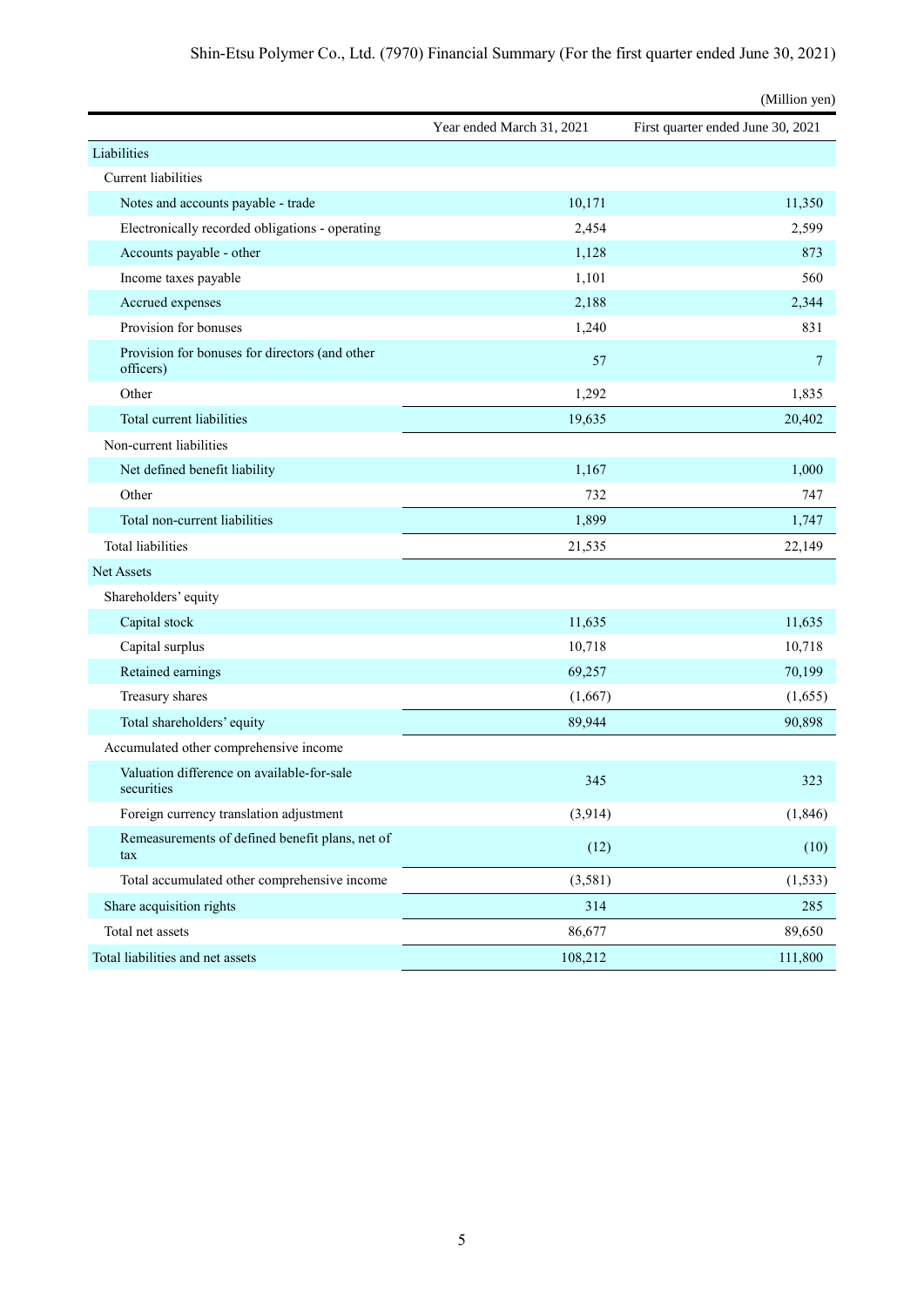# (2) Consolidated Statements of Income and Consolidated Statement of Comprehensive Income

# Consolidated Statements of Income

Three months ended June 30

|                                              |                                                                       | (Million yen)                                                         |
|----------------------------------------------|-----------------------------------------------------------------------|-----------------------------------------------------------------------|
|                                              | First quarter ended June 30, 2020<br>(April 1, 2020 to June 30, 2020) | First quarter ended June 30, 2021<br>(April 1, 2021 to June 30, 2021) |
| Net sales                                    | 18,332                                                                | 21,036                                                                |
| Cost of sales                                | 12,696                                                                | 14,274                                                                |
| Gross profit                                 | 5,635                                                                 | 6,762                                                                 |
| Selling, general and administrative expenses | 4,276                                                                 | 4,523                                                                 |
| Operating profit                             | 1,359                                                                 | 2,239                                                                 |
| Non-operating income                         |                                                                       |                                                                       |
| Interest income                              | 96                                                                    | 25                                                                    |
| Foreign exchange gains                       | 100                                                                   | 70                                                                    |
| Other                                        | 35                                                                    | 48                                                                    |
| Total non-operating income                   | 231                                                                   | 144                                                                   |
| Non-operating expenses                       |                                                                       |                                                                       |
| Interest expenses                            | 7                                                                     | 4                                                                     |
| Loss on retirement of non-current assets     | $\mathbf{0}$                                                          | 7                                                                     |
| Other                                        | $\mathbf{0}$                                                          | $\boldsymbol{0}$                                                      |
| Total non-operating expenses                 | 9                                                                     | 11                                                                    |
| Ordinary profit                              | 1,581                                                                 | 2,372                                                                 |
| Extraordinary profit                         |                                                                       |                                                                       |
| Gain on reversal of share acquisition rights |                                                                       | 27                                                                    |
| Total extraordinary profit                   |                                                                       | 27                                                                    |
| Profit before income taxes                   | 1,581                                                                 | 2,399                                                                 |
| Income taxes - current                       | 245                                                                   | 424                                                                   |
| Income taxes - deferred                      | 85                                                                    | 162                                                                   |
| Total income taxes                           | 330                                                                   | 586                                                                   |
| Profit                                       | 1,251                                                                 | 1,813                                                                 |
| Profit attributable to owners of parent      | 1,251                                                                 | 1,813                                                                 |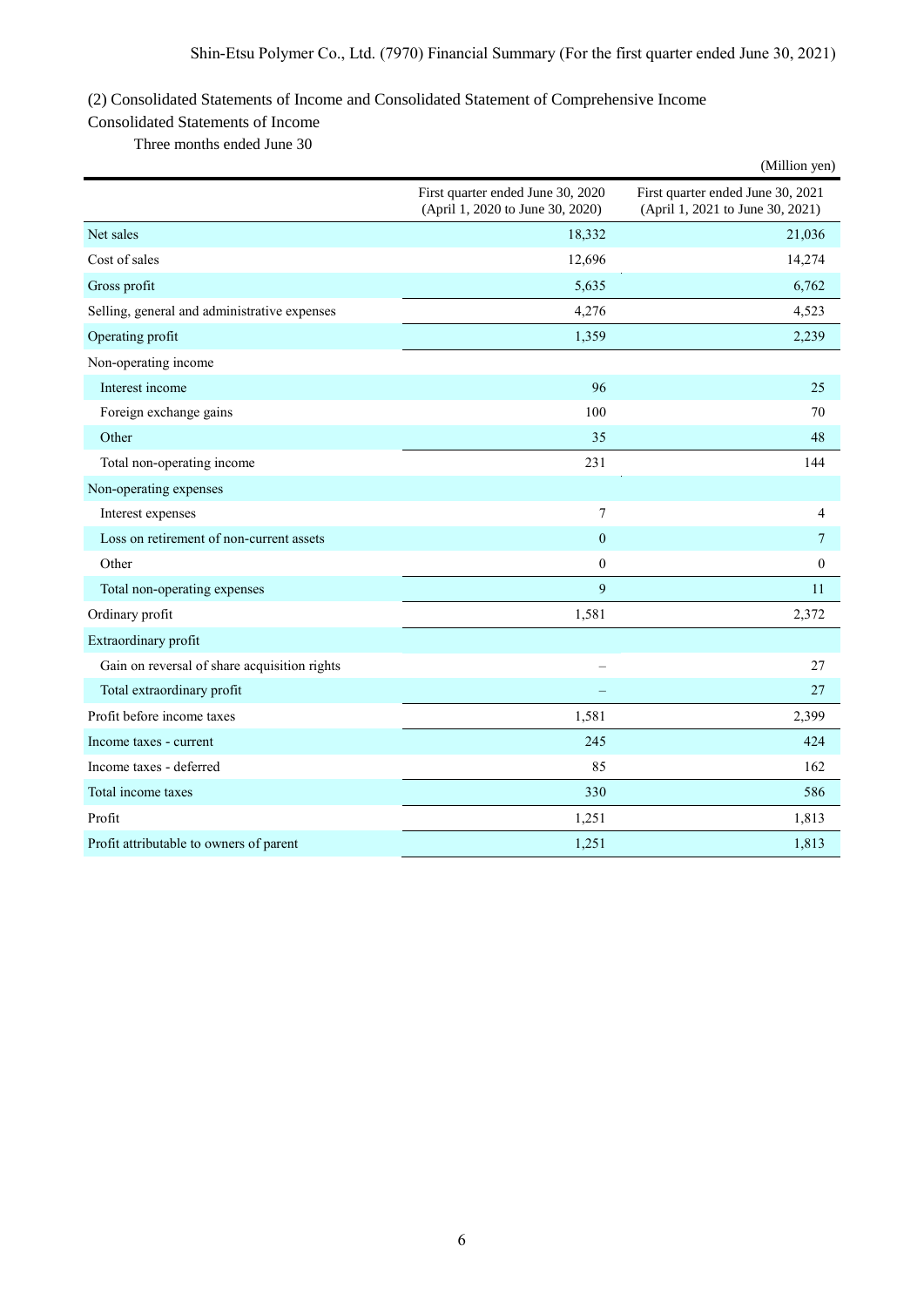# Consolidated Statement of Comprehensive Income

Three months ended June 30

|                                                              |                                                                       | (Million yen)                                                         |
|--------------------------------------------------------------|-----------------------------------------------------------------------|-----------------------------------------------------------------------|
|                                                              | First quarter ended June 30, 2020<br>(April 1, 2020 to June 30, 2020) | First quarter ended June 30, 2021<br>(April 1, 2021 to June 30, 2021) |
| Profit                                                       | 1,251                                                                 | 1,813                                                                 |
| Other comprehensive income                                   |                                                                       |                                                                       |
| Valuation difference on available-for-sale securities        | 77                                                                    | (22)                                                                  |
| Foreign currency translation adjustment                      | (907)                                                                 | 2,068                                                                 |
| Remeasurements of defined benefit plans, net of tax          | $\overline{c}$                                                        |                                                                       |
| Total other comprehensive income                             | (827)                                                                 | 2,048                                                                 |
| Comprehensive income                                         | 423                                                                   | 3,861                                                                 |
| Comprehensive income attributable to                         |                                                                       |                                                                       |
| Comprehensive income attributable to owners of the<br>parent | 423                                                                   | 3,861                                                                 |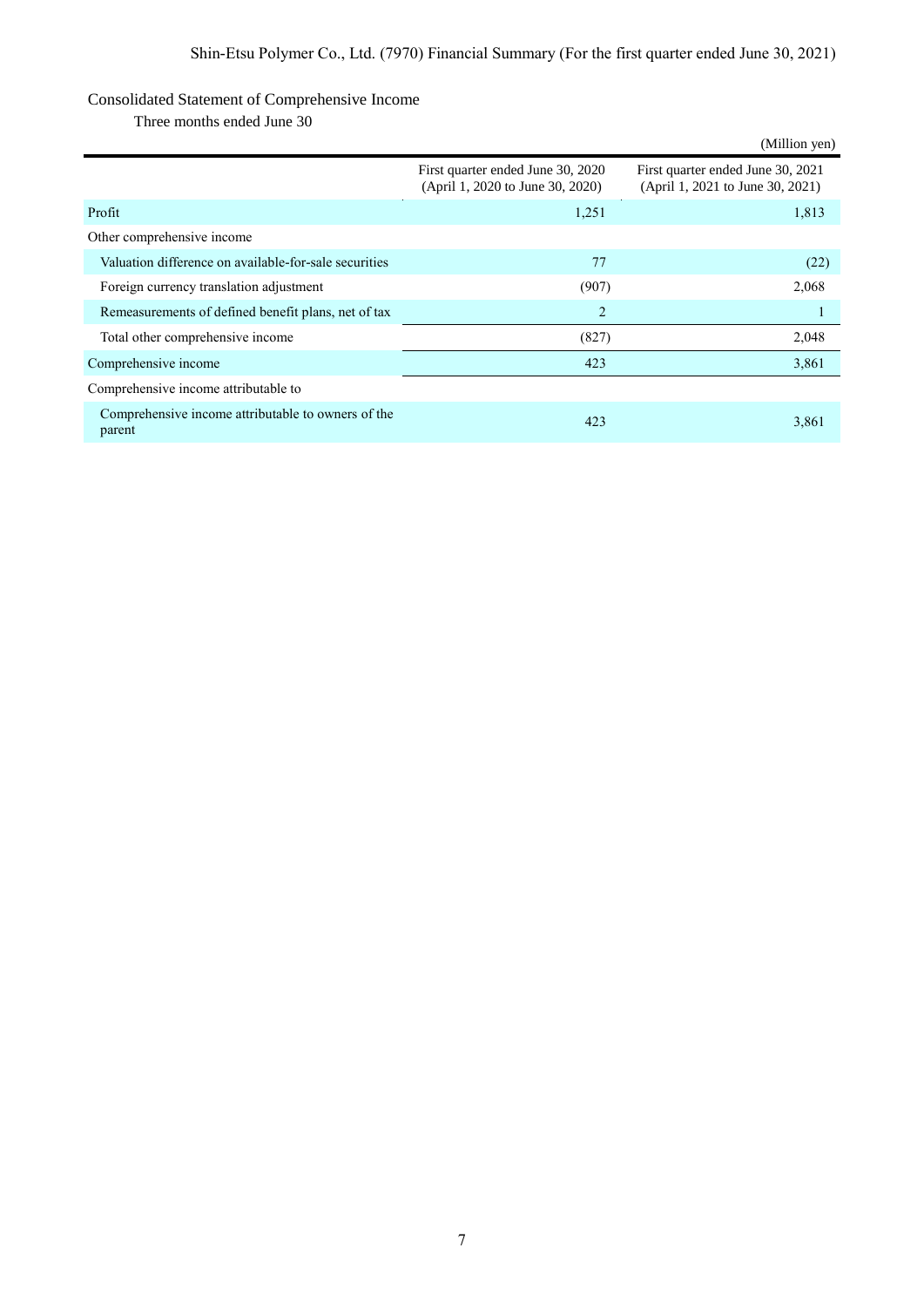(3) Explanatory Notes to Consolidated Financial Statements

(Notes on the Premise of a Going Concern)

Not applicable

(Notes on Significant Changes in Shareholders' Equity (if any)) Not applicable

(Changes in Accounting Policies)

(Application of Accounting Standard for Revenue Recognition, etc.)

The Company began to apply the Accounting Standard for Revenue Recognition (ASBJ Statement No. 29, March 31, 2020, hereinafter the "Revenue Recognition Accounting Standard") and the implementation guidance on the Revenue Recognition Accounting Standard from the first quarter under review. Accordingly, the Company is recognizing amounts expected to be received in exchange for promised goods and services as revenues at points where control over such goods or services moves to customers.

Previously, the Company had recognized the disappearance of supplies inventories from onerous supply transactions that correspond to buyback contracts. From the first quarter under review, the Company replaced the practice with the method of recognizing the year-end balance of supplies left at onerous supply recipients as financial liabilities, in addition to continuing to recognize the inventories as financial transactions. For transactions in which the Company buys supplies from a customer for the production of goods that the Company will sell, the Company posted sales and cost of sales when it sold goods to the customer. From the beginning of the first quarter under review, the Company recognizes only amounts equivalent to processing cost as revenue.

Due to the change, net sales and cost of sales in the first quarter fell ¥146 million each, and inventories, other in current assets, and other of current liabilities rose ¥216 million, ¥18 million, and ¥235 million, respectively.

For the application of the Revenue Recognition Accounting Standard and the like, the Company complies with the transitional handling prescribed in the proviso in Section 84 of the same Standard. The practice has no effect on the balance of retained earnings at the beginning of the fiscal year ending March 31, 2022 and income for the first quarter under review.

(Application of Accounting Standard for Fair Value Measurement, etc.)

The Company started applying the Accounting Standard for Fair Value Measurement (ASBJ Statement No. 30, July 4, 2019, hereinafter the "Fair Value Measurement Accounting Standard") and the implementation guidance on the Fair Value Measurement Accounting Standard from the first quarter under review. Accordingly, the Company will apply new accounting policies prescribed in the Fair Value Measurement Accounting Standard and the like in the future in accordance with transitional handling stipulated in Section 19 of the same Standard and Section 44-2 of the Accounting Standard for Financial Instruments (ASBJ Statement No. 10, July 4, 2019). The application of the accounting standard has no impact on the consolidated quarterly financial statements.